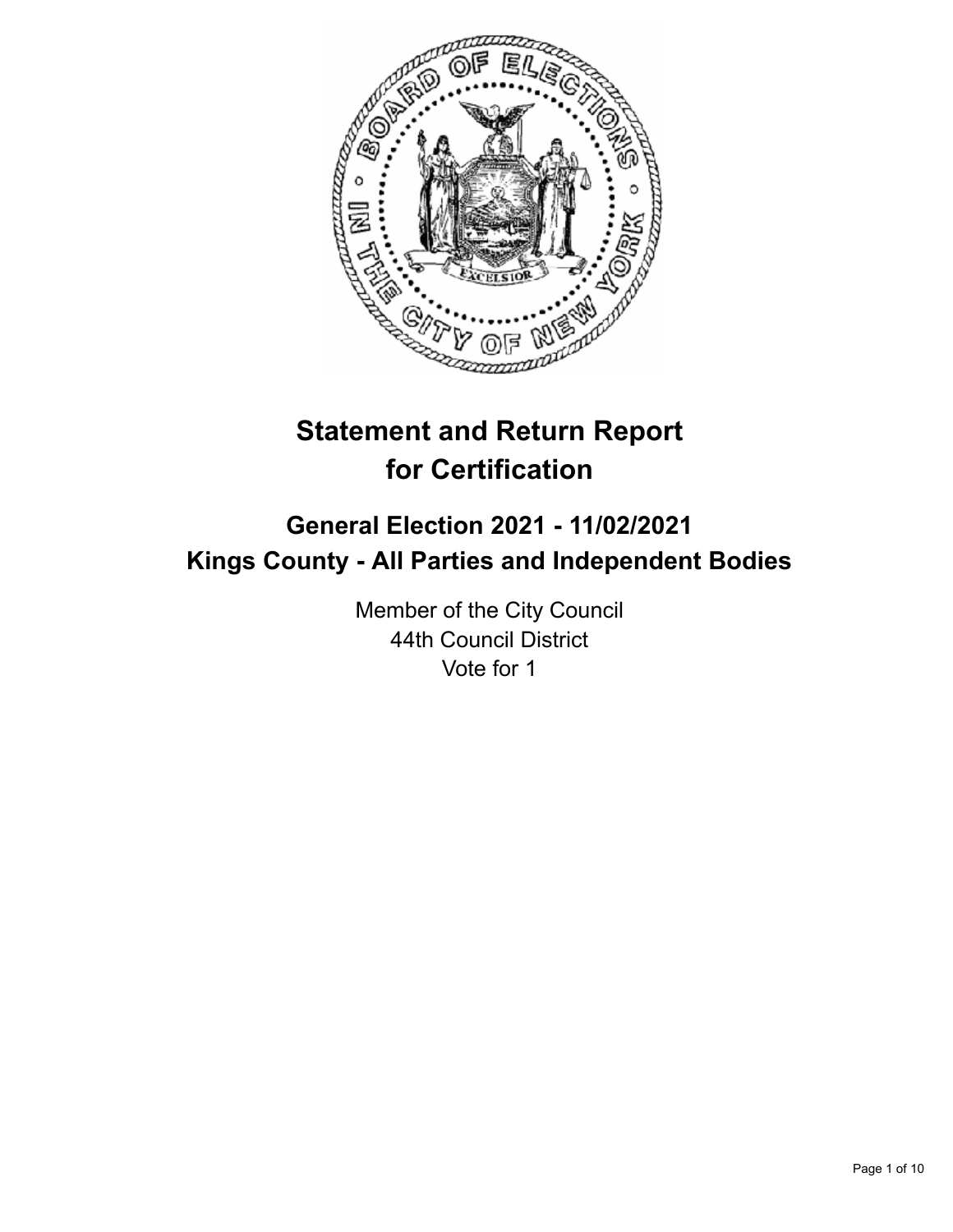

| <b>PUBLIC COUNTER</b>                                    | 799            |
|----------------------------------------------------------|----------------|
| MANUALLY COUNTED EMERGENCY                               | 0              |
| <b>ABSENTEE / MILITARY</b>                               | 36             |
| <b>AFFIDAVIT</b>                                         | 1              |
| <b>Total Ballots</b>                                     | 836            |
| Less - Inapplicable Federal/Special Presidential Ballots | $\Omega$       |
| <b>Total Applicable Ballots</b>                          | 836            |
| KALMAN YEGER (DEMOCRATIC)                                | 298            |
| KALMAN YEGER (REPUBLICAN)                                | 362            |
| KALMAN YEGER (CONSERVATIVE)                              | 53             |
| ANTHONY CUDAHY (WRITE-IN)                                | 1              |
| <b>BLARE MORRIS (WRITE-IN)</b>                           | $\overline{2}$ |
| DAPHINE SCHINEIDER (WRITE-IN)                            | 1              |
| DOV EISNER (WRITE-IN)                                    | 1              |
| FILOMENA SANCHEZ (WRITE-IN)                              | 1              |
| <b>GEORGETTE FLECHER NEGLIN (WRITE-IN)</b>               | 1              |
| HERSHY TISCHLER (WRITE-IN)                               | 3              |
| HESHY TISCHLER (WRITE-IN)                                | 1              |
| HESY TISCHLER (WRITE-IN)                                 | 1              |
| MAURICE KAHN (WRITE-IN)                                  | 1              |
| NICOLE WILLIAMS (WRITE-IN)                               | 1              |
| PINCHAS MILLER (WRITE-IN)                                | 1              |
| UNATTRIBUTABLE WRITE-IN (WRITE-IN)                       | 11             |
| <b>Total Votes</b>                                       | 739            |
| Unrecorded                                               | 97             |

| <b>PUBLIC COUNTER</b>                                    | 811 |
|----------------------------------------------------------|-----|
| <b>MANUALLY COUNTED EMERGENCY</b>                        | 0   |
| ABSENTEE / MILITARY                                      | 42  |
| <b>AFFIDAVIT</b>                                         | 2   |
| <b>Total Ballots</b>                                     | 855 |
| Less - Inapplicable Federal/Special Presidential Ballots | 0   |
| <b>Total Applicable Ballots</b>                          | 855 |
| KALMAN YEGER (DEMOCRATIC)                                | 260 |
| KALMAN YEGER (REPUBLICAN)                                | 452 |
| KALMAN YEGER (CONSERVATIVE)                              | 41  |
| <b>INNA VERNIKOV (WRITE-IN)</b>                          | 1   |
| UNATTRIBUTABLE WRITE-IN (WRITE-IN)                       | 1   |
| <b>Total Votes</b>                                       | 755 |
| Unrecorded                                               | 100 |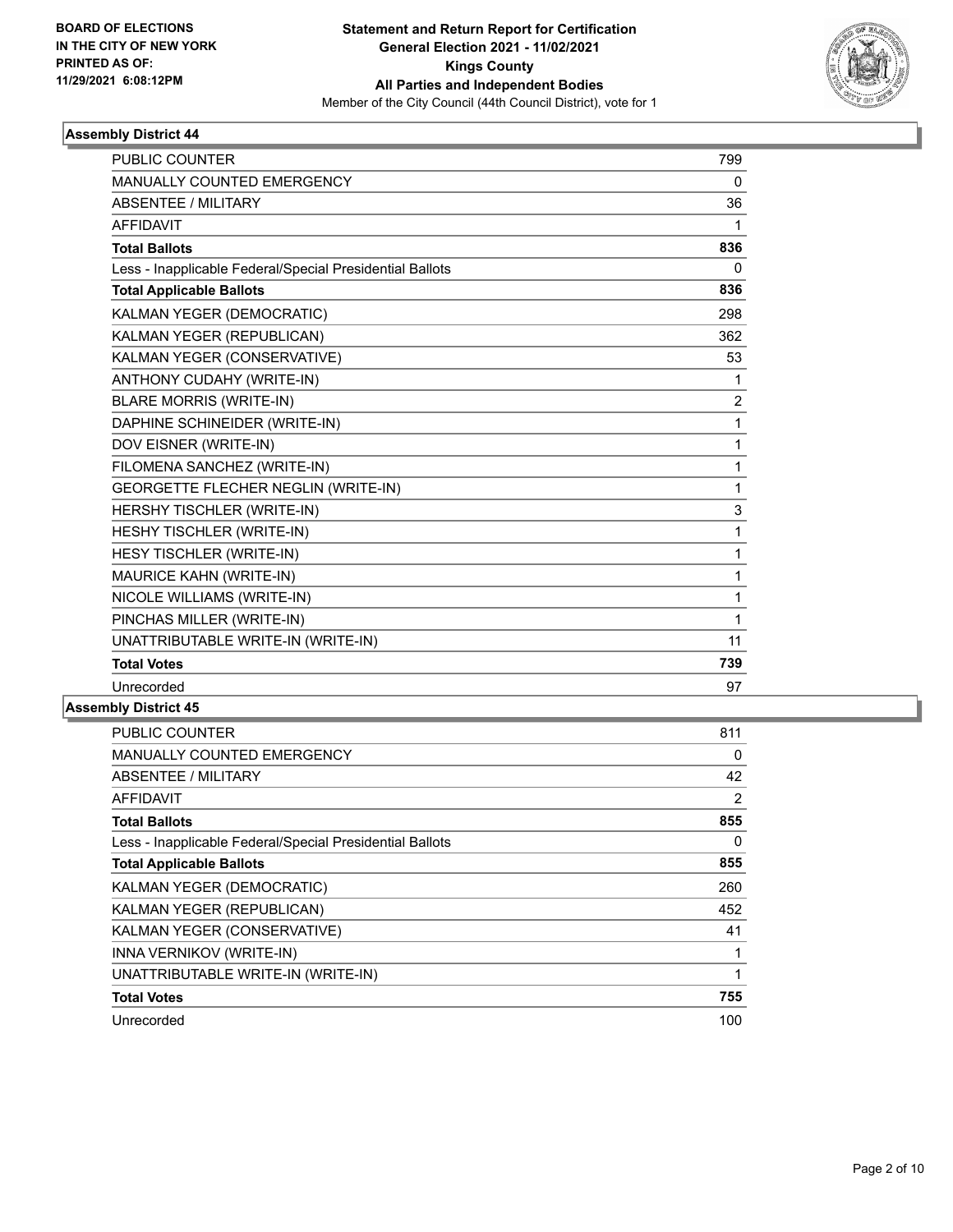

| <b>PUBLIC COUNTER</b>                                    | 2,171          |
|----------------------------------------------------------|----------------|
| <b>MANUALLY COUNTED EMERGENCY</b>                        | 0              |
| <b>ABSENTEE / MILITARY</b>                               | 149            |
| <b>AFFIDAVIT</b>                                         | 15             |
| <b>Total Ballots</b>                                     | 2,335          |
| Less - Inapplicable Federal/Special Presidential Ballots | 0              |
| <b>Total Applicable Ballots</b>                          | 2,335          |
| KALMAN YEGER (DEMOCRATIC)                                | 863            |
| KALMAN YEGER (REPUBLICAN)                                | 961            |
| KALMAN YEGER (CONSERVATIVE)                              | 81             |
| ANTHONY HERBERT (WRITE-IN)                               | 1              |
| ARI KAGAN (WRITE-IN)                                     | 1              |
| CHARLES RAGUSA (WRITE-IN)                                | 1              |
| DAVID TOUS (WRITE-IN)                                    | 1              |
| ERIC ADAMS (WRITE-IN)                                    | 1              |
| HESHY TISHLER (WRITE-IN)                                 | $\overline{2}$ |
| JOE BOTTA (WRITE-IN)                                     | 1              |
| JOHN WALSH (WRITE-IN)                                    | 1              |
| LINDA SARSOUR (WRITE-IN)                                 | 1              |
| MATTHEW CATUSCO (WRITE-IN)                               | 1              |
| NELSON DIAZ (WRITE-IN)                                   | 1              |
| SAM SHIRGEL (WRITE-IN)                                   | 1              |
| STEVE BANNON (WRITE-IN)                                  | 1              |
| THOMAS JEFFERSON (WRITE-IN)                              | 1              |
| UNATTRIBUTABLE WRITE-IN (WRITE-IN)                       | 12             |
| YONI HIKAND (WRITE-IN)                                   | 1              |
| YURI HIKIND (WRITE-IN)                                   | 1              |
| <b>Total Votes</b>                                       | 1,934          |
| Unrecorded                                               | 401            |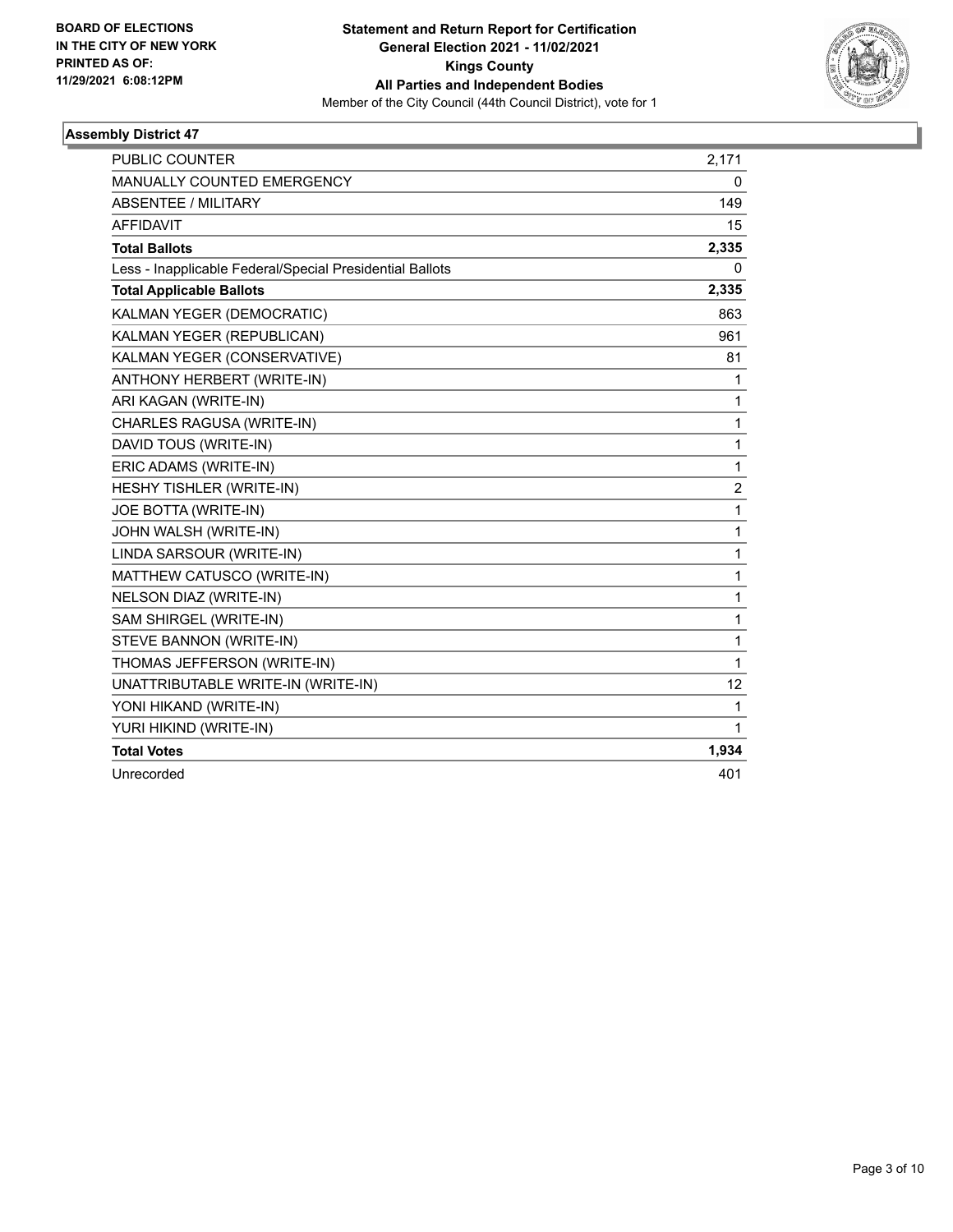

| <b>PUBLIC COUNTER</b>                                    | 9,722                   |
|----------------------------------------------------------|-------------------------|
| MANUALLY COUNTED EMERGENCY                               | 1                       |
| <b>ABSENTEE / MILITARY</b>                               | 406                     |
| <b>AFFIDAVIT</b>                                         | 48                      |
| <b>Total Ballots</b>                                     | 10,177                  |
| Less - Inapplicable Federal/Special Presidential Ballots | 0                       |
| <b>Total Applicable Ballots</b>                          | 10,177                  |
| KALMAN YEGER (DEMOCRATIC)                                | 3,058                   |
| KALMAN YEGER (REPUBLICAN)                                | 5,034                   |
| KALMAN YEGER (CONSERVATIVE)                              | 787                     |
| ALEXA AVILES (WRITE-IN)                                  | 1                       |
| AMIN YAKUDEN (WRITE-IN)                                  | 1                       |
| ASHER FRIEDMAN (WRITE-IN)                                | 1                       |
| AVIGDER MILLER (WRITE-IN)                                | 1                       |
| BILL CLINTON (WRITE-IN)                                  | 1                       |
| <b>BLAKE MORRIS (WRITE-IN)</b>                           | 1                       |
| BONNIE GOLDBLUM (WRITE-IN)                               | $\overline{\mathbf{c}}$ |
| CARLOS DANGER (WRITE-IN)                                 | 1                       |
| CURTIS SLIWA (WRITE-IN)                                  | 1                       |
| DABY BENJAMIN CARRERAS (WRITE-IN)                        | 1                       |
| DARRYL MCKNIGHT (WRITE-IN)                               | 1                       |
| DAVID KALLIS (WRITE-IN)                                  | 1                       |
| DONALD CRANSTON (WRITE-IN)                               | 1                       |
| DONALD J. TRUMP (WRITE-IN)                               | 1                       |
| DONALD TRUMP (WRITE-IN)                                  | 3                       |
| DOV HIKIND (WRITE-IN)                                    | $\overline{c}$          |
| DOV MIKIND (WRITE-IN)                                    | 1                       |
| EDGAR GLUCK (WRITE-IN)                                   | 1                       |
| EFRAIM FINK (WRITE-IN)                                   | 1                       |
| ELI SCHWEDER (WRITE-IN)                                  | 1                       |
| ELYA ARNEL (WRITE-IN)                                    | 1                       |
| EMILY BERCAW (WRITE-IN)                                  | 1                       |
| ERIC L. ADAAMS (WRITE-IN)                                | 1                       |
| ERIK MEDDLES (WRITE-IN)                                  | 1                       |
| FAVIAN RODRIGUEZ (WRITE-IN)                              | 1                       |
| FRANK MORANO (WRITE-IN)                                  | 1                       |
| <b>GERSHEN FRIEDMAN (WRITE-IN)</b>                       | 1                       |
| GRAG ABAT (WRITE-IN)                                     | 1                       |
| <b>GREG KELLY (WRITE-IN)</b>                             | 1                       |
| HAROLD TISCHLER (WRITE-IN)                               | 5                       |
| HATSUNE MIKU (WRITE-IN)                                  | 1                       |
| HEMID TISCHLER (WRITE-IN)                                | 1                       |
| HERSCHY TISHLER (WRITE-IN)                               | 1                       |
| HERSHI TICHLER (WRITE-IN)                                | 1                       |
| HERSHI TISHLER (WRITE-IN)                                | 1                       |
| HERSHY TISCHLER (WRITE-IN)                               | 6                       |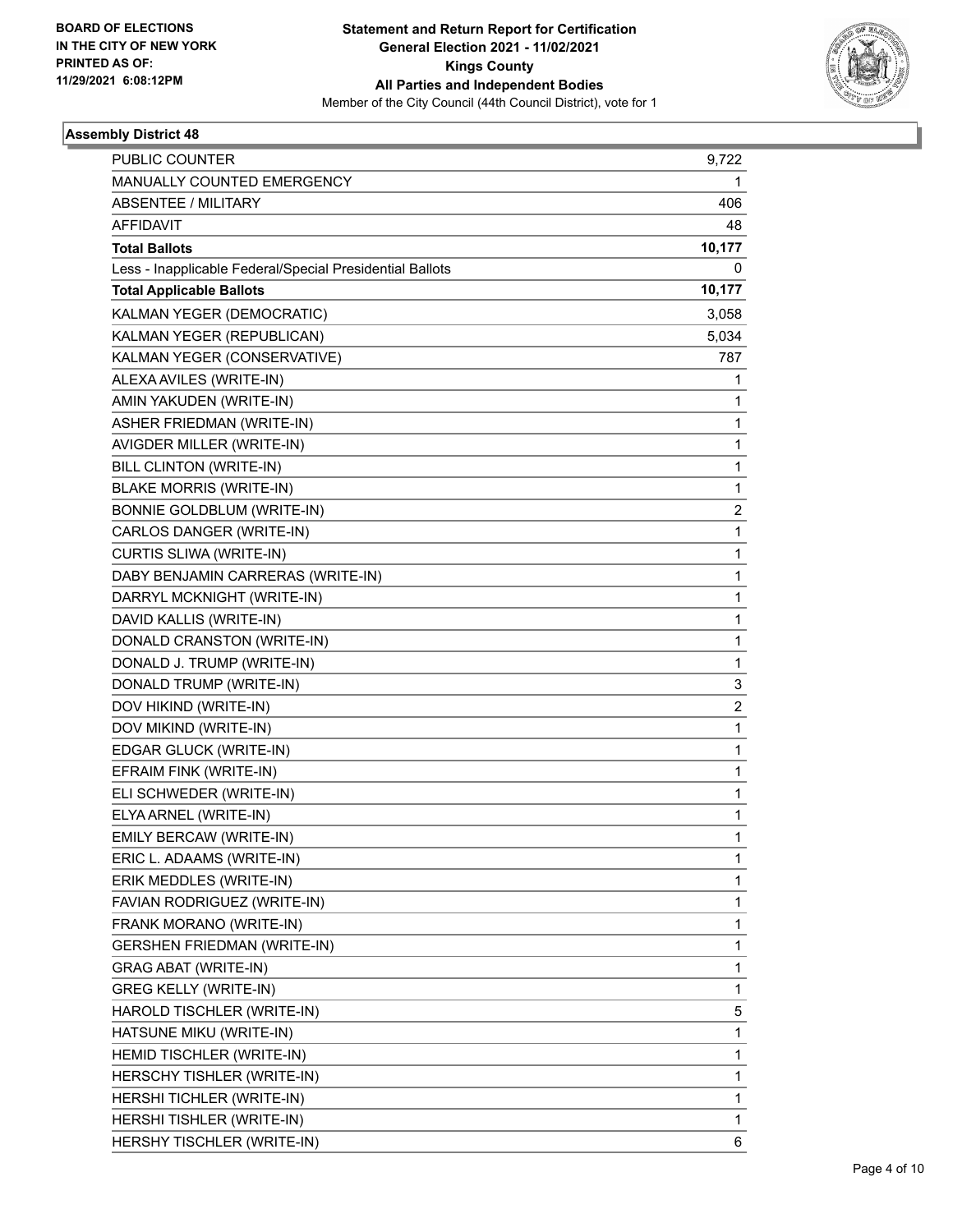

| HERSHY TISHLER (WRITE-IN)           | 5  |
|-------------------------------------|----|
| HESCHY JISCHLER (WRITE-IN)          | 1  |
| HESHEY TICHLER (WRITE-IN)           | 1  |
| HESHEY TISCHLER (WRITE-IN)          | 3  |
| HESHY TICHLER (WRITE-IN)            | 1  |
| HESHY TISCHER (WRITE-IN)            | 2  |
| HESHY TISCHLER (WRITE-IN)           | 28 |
| HESHY TISHLER (WRITE-IN)            | 10 |
| HESNEY TISCHLER (WRITE-IN)          | 1  |
| HESY TISCHLER (WRITE-IN)            | 2  |
| INNA VERNIKEV (WRITE-IN)            | 1  |
| INNA VERNIKOV (WRITE-IN)            | 6  |
| ISSAR GINZBAG (WRITE-IN)            | 1  |
| JENNY BERGER (WRITE-IN)             | 1  |
| JOE LAZAR (WRITE-IN)                | 1  |
| JOLAN NAGI (WRITE-IN)               | 1  |
| JONATHAN HAGER (WRITE-IN)           | 1  |
| JOSEPH GROSS (WRITE-IN)             | 1  |
| <b>JUSTIN BRENNEN (WRITE-IN)</b>    | 1  |
| KEDUSHAS LEVI (WRITE-IN)            | 1  |
| KHUNG TRAN (WRITE-IN)               | 1  |
| KIM FALVEY (WRITE-IN)               | 1  |
| LAIVIE SILBER (WRITE-IN)            | 1  |
| LEIBISH ROKEACH (WRITE-IN)          | 1  |
| LEIBL NEIMAN (WRITE-IN)             | 1  |
| LEIBSH FASEN (WRITE-IN)             | 1  |
| MAIR WAXS (WRITE-IN)                | 1  |
| MAYER MAYERFELD (WRITE-IN)          | 1  |
| MENDEL HAMMER (WRITE-IN)            | 1  |
| MOSES FREIER (WRITE-IN)             | 1  |
| MOSHE BRODY (WRITE-IN)              | 1  |
| NEAL GINSOBERG (WRITE-IN)           | 1  |
| PAPERBOY LOVE PRINCE (WRITE-IN)     | 1  |
| PAT JOSEPH QUAGLIARIEILO (WRITE-IN) | 1  |
| PETER GRIFFIN (WRITE-IN)            | 1  |
| PINCHAS MILLER (WRITE-IN)           | 1  |
| PUPA REBBA (WRITE-IN)               | 1  |
| RACHEL WEINGARTGEN (WRITE-IN)       | 1  |
| RAFAEL STERNFELD (WRITE-IN)         | 1  |
| RAIZY SILBERMAN (WRITE-IN)          | 1  |
| RAVI WEINFELD (WRITE-IN)            | 1  |
| ROB ASTERINO (WRITE-IN)             | 1  |
| ROBERT S EVANS (WRITE-IN)           | 1  |
| SARAH TOBIAS (WRITE-IN)             | 1  |
| SCOTT GIERHEK (WRITE-IN)            | 1  |
| SHIRA STONE (WRITE-IN)              | 1  |
|                                     |    |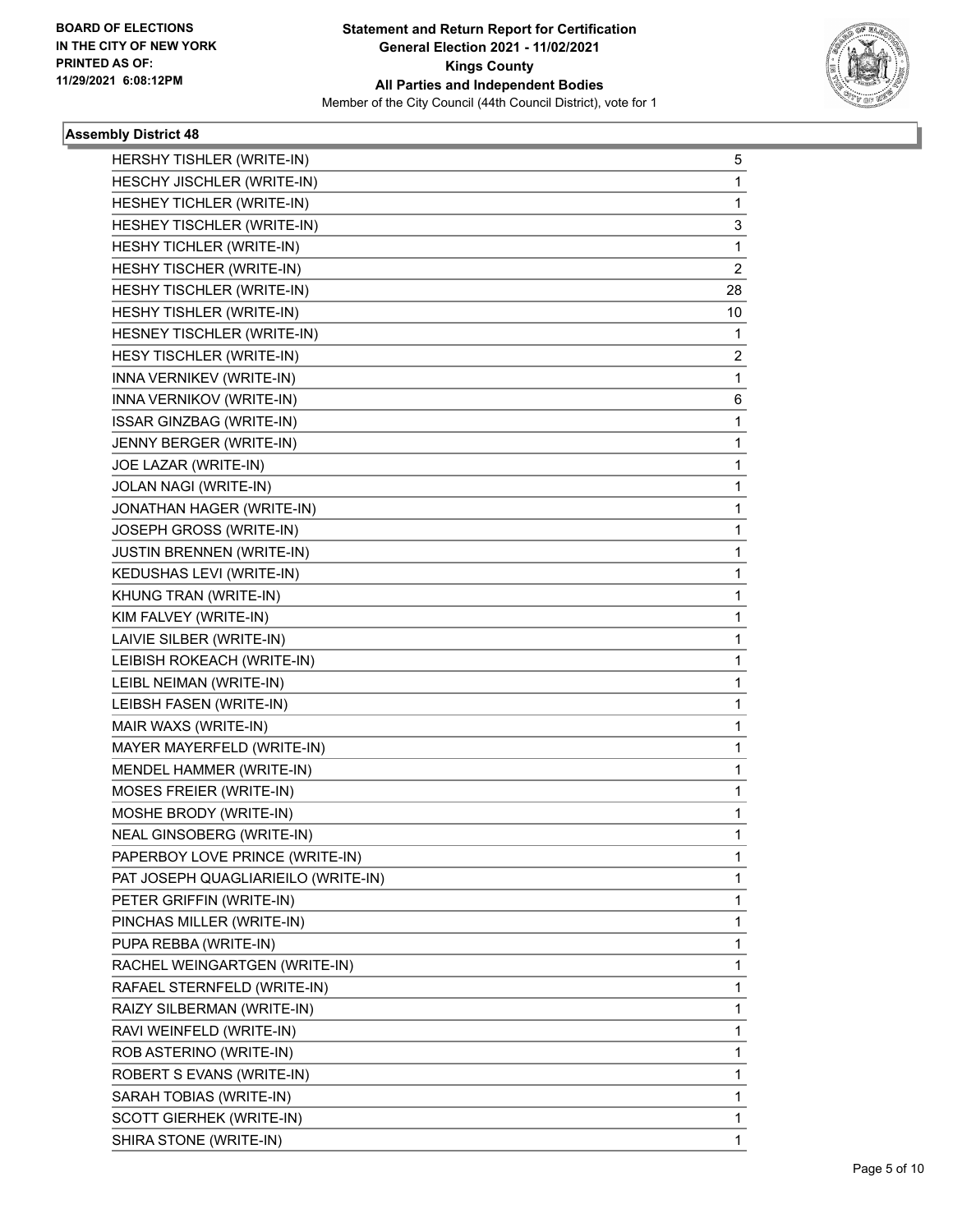

| SHLAIME TEITELBAUM (WRITE-IN)      |                |
|------------------------------------|----------------|
| SHMUEL HIKIND (WRITE-IN)           |                |
| SIMCHA EICHENSTEIN (WRITE-IN)      | 2              |
| STACIE PHILLIPS (WRITE-IN)         | 1              |
| STEPHEN ROSENBLOOM (WRITE-IN)      | 1              |
| STEVE SAPERSTEIN (WRITE-IN)        |                |
| TUN TRAN (WRITE-IN)                |                |
| UNATTRIBUTABLE WRITE-IN (WRITE-IN) | 58             |
| VERONICA GARVEY (WRITE-IN)         |                |
| YAKOV SAMMIR (WRITE-IN)            | 1              |
| YONI HIKIND (WRITE-IN)             | $\overline{c}$ |
| YONY HY KENT (WRITE-IN)            |                |
| YOSEF DANIEL MANNE (WRITE-IN)      |                |
| YOSEMITE SAM (WRITE-IN)            |                |
| YOSI GESTETNER (WRITE-IN)          |                |
| <b>Total Votes</b>                 | 9,097          |
| Unrecorded                         | 1,080          |
|                                    |                |

#### **Assembly District 49**

| <b>PUBLIC COUNTER</b>                                    | 113            |
|----------------------------------------------------------|----------------|
| <b>MANUALLY COUNTED EMERGENCY</b>                        | 0              |
| ABSENTEE / MILITARY                                      | $\overline{2}$ |
| AFFIDAVIT                                                | 0              |
| <b>Total Ballots</b>                                     | 115            |
| Less - Inapplicable Federal/Special Presidential Ballots | 0              |
| <b>Total Applicable Ballots</b>                          | 115            |
| KALMAN YEGER (DEMOCRATIC)                                | 34             |
| KALMAN YEGER (REPUBLICAN)                                | 59             |
| KALMAN YEGER (CONSERVATIVE)                              | 10             |
| HESHY TISCHLER (WRITE-IN)                                | 1              |
| YOCHI GROSS (WRITE-IN)                                   | 1              |
| <b>Total Votes</b>                                       | 105            |
| Unrecorded                                               | 10             |

| <b>PUBLIC COUNTER</b>                                    | 3 |
|----------------------------------------------------------|---|
| <b>MANUALLY COUNTED EMERGENCY</b>                        | 0 |
| ABSENTEE / MILITARY                                      | 0 |
| AFFIDAVIT                                                | 0 |
| <b>Total Ballots</b>                                     | 3 |
| Less - Inapplicable Federal/Special Presidential Ballots | 0 |
| <b>Total Applicable Ballots</b>                          | 3 |
| <b>KALMAN YEGER (DEMOCRATIC)</b>                         |   |
| KALMAN YEGER (REPUBLICAN)                                | 0 |
| KALMAN YEGER (CONSERVATIVE)                              |   |
| HESHY TISCHLER (WRITE-IN)                                |   |
| <b>Total Votes</b>                                       | 3 |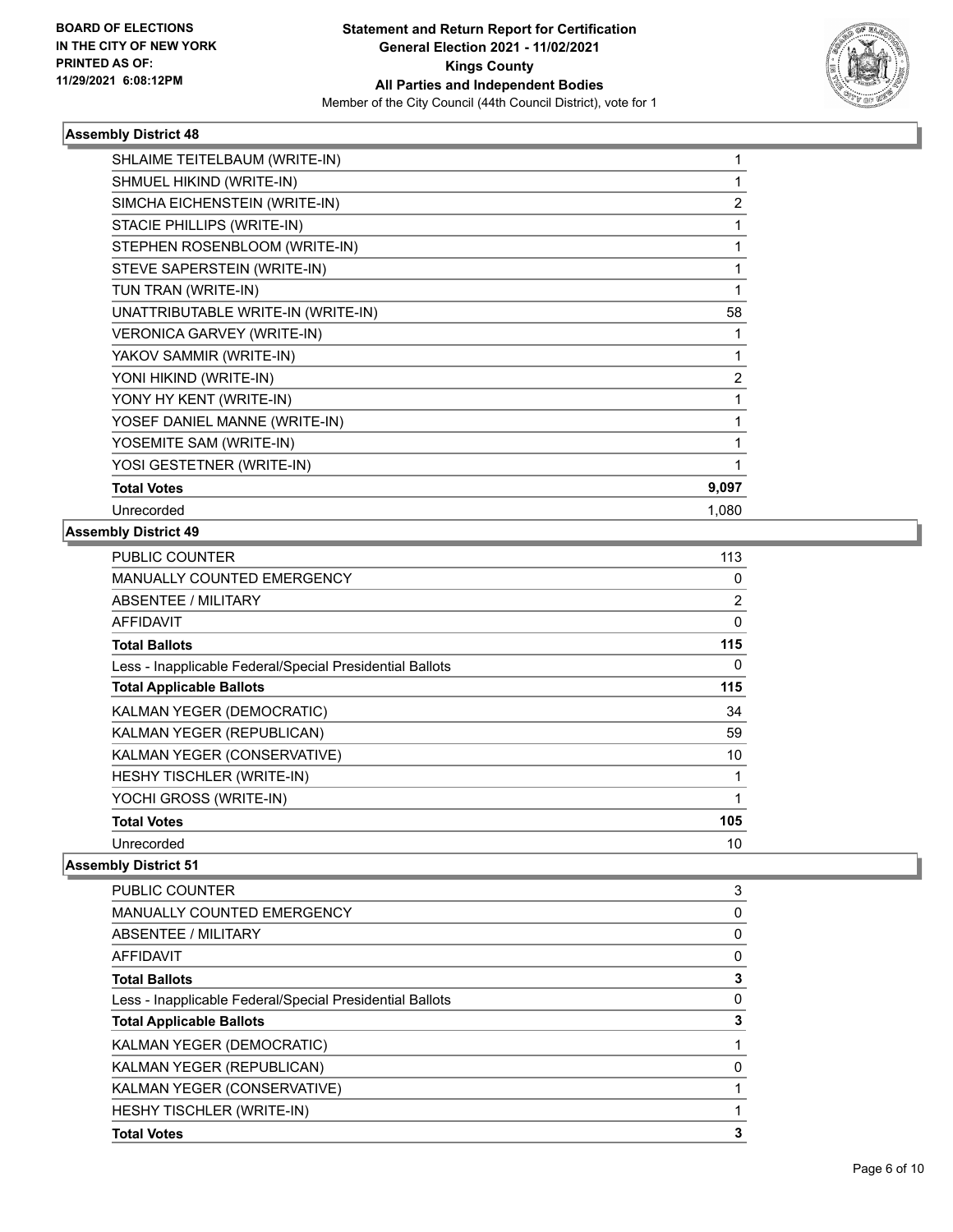

#### **Total for Member of the City Council (44th Council District) - Kings County**

| PUBLIC COUNTER                                           | 13,619                  |
|----------------------------------------------------------|-------------------------|
| MANUALLY COUNTED EMERGENCY                               | 1                       |
| <b>ABSENTEE / MILITARY</b>                               | 635                     |
| <b>AFFIDAVIT</b>                                         | 66                      |
| <b>Total Ballots</b>                                     | 14,321                  |
| Less - Inapplicable Federal/Special Presidential Ballots | 0                       |
| <b>Total Applicable Ballots</b>                          | 14,321                  |
| KALMAN YEGER (DEMOCRATIC)                                | 4,514                   |
| KALMAN YEGER (REPUBLICAN)                                | 6,868                   |
| KALMAN YEGER (CONSERVATIVE)                              | 973                     |
| ALEXA AVILES (WRITE-IN)                                  | 1                       |
| AMIN YAKUDEN (WRITE-IN)                                  | 1                       |
| ANTHONY CUDAHY (WRITE-IN)                                | 1                       |
| ANTHONY HERBERT (WRITE-IN)                               | $\mathbf{1}$            |
| ARI KAGAN (WRITE-IN)                                     | 1                       |
| ASHER FRIEDMAN (WRITE-IN)                                | $\mathbf{1}$            |
| AVIGDER MILLER (WRITE-IN)                                | 1                       |
| BILL CLINTON (WRITE-IN)                                  | 1                       |
| <b>BLAKE MORRIS (WRITE-IN)</b>                           | $\mathbf{1}$            |
| <b>BLARE MORRIS (WRITE-IN)</b>                           | $\overline{\mathbf{c}}$ |
| <b>BONNIE GOLDBLUM (WRITE-IN)</b>                        | 2                       |
| CARLOS DANGER (WRITE-IN)                                 | $\mathbf{1}$            |
| CHARLES RAGUSA (WRITE-IN)                                | 1                       |
| CURTIS SLIWA (WRITE-IN)                                  | 1                       |
| DABY BENJAMIN CARRERAS (WRITE-IN)                        | $\mathbf 1$             |
| DAPHINE SCHINEIDER (WRITE-IN)                            | $\mathbf 1$             |
| DARRYL MCKNIGHT (WRITE-IN)                               | 1                       |
| DAVID KALLIS (WRITE-IN)                                  | $\mathbf 1$             |
| DAVID TOUS (WRITE-IN)                                    | 1                       |
| DONALD CRANSTON (WRITE-IN)                               | 1                       |
| DONALD J. TRUMP (WRITE-IN)                               | $\mathbf{1}$            |
| DONALD TRUMP (WRITE-IN)                                  | 3                       |
| DOV EISNER (WRITE-IN)                                    | 1                       |
| DOV HIKIND (WRITE-IN)                                    | 2                       |
| DOV MIKIND (WRITE-IN)                                    | 1                       |
| EDGAR GLUCK (WRITE-IN)                                   | 1                       |
| EFRAIM FINK (WRITE-IN)                                   | 1                       |
| ELI SCHWEDER (WRITE-IN)                                  | 1                       |
| ELYA ARNEL (WRITE-IN)                                    | 1                       |
| EMILY BERCAW (WRITE-IN)                                  | 1                       |
| ERIC ADAMS (WRITE-IN)                                    | 1                       |
| ERIC L. ADAAMS (WRITE-IN)                                | 1                       |
| ERIK MEDDLES (WRITE-IN)                                  | 1                       |
| FAVIAN RODRIGUEZ (WRITE-IN)                              | 1                       |
| FILOMENA SANCHEZ (WRITE-IN)                              | 1                       |
| FRANK MORANO (WRITE-IN)                                  | $\mathbf{1}$            |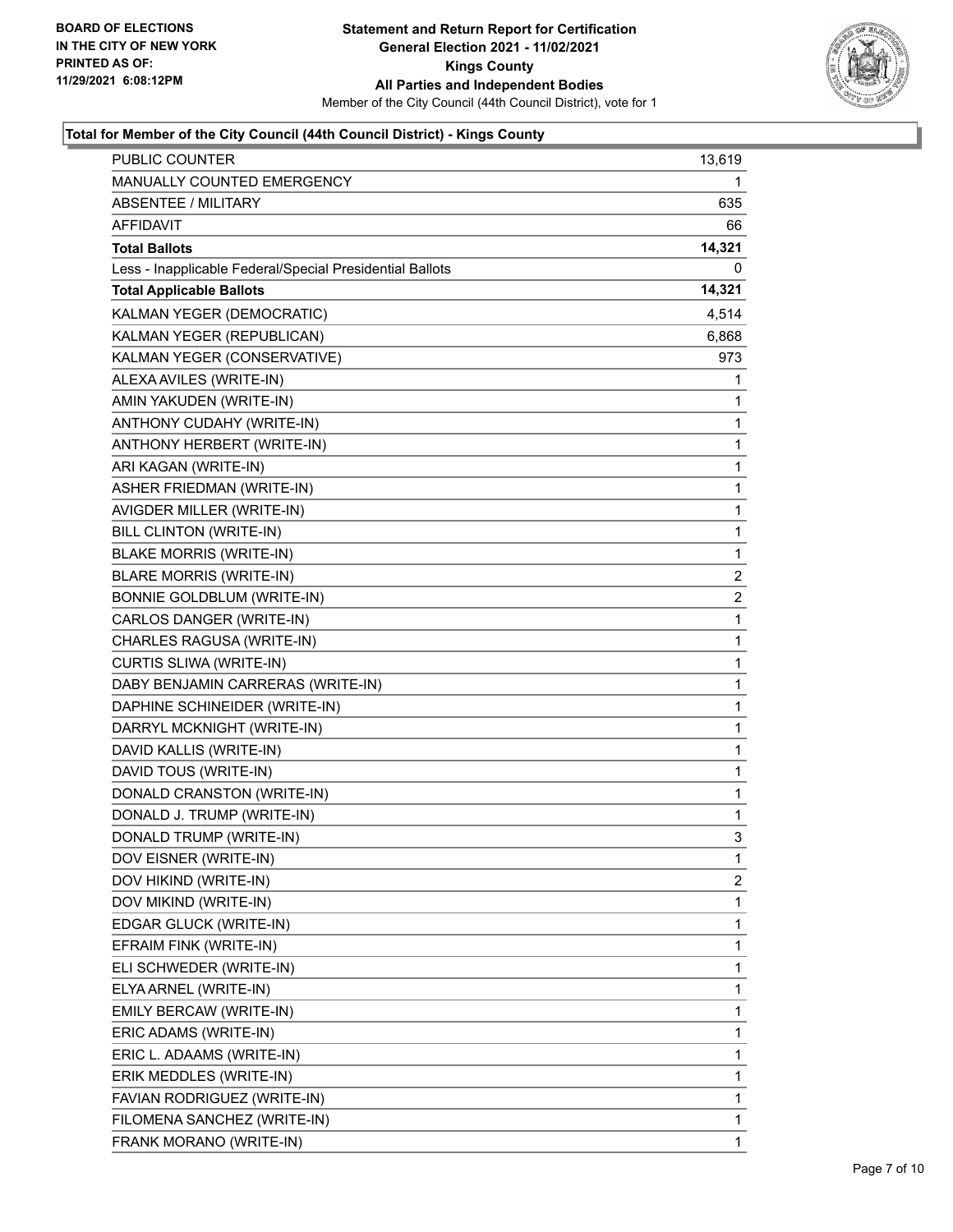

### **Total for Member of the City Council (44th Council District) - Kings County**

| GEORGETTE FLECHER NEGLIN (WRITE-IN) | $\mathbf{1}$    |
|-------------------------------------|-----------------|
| <b>GERSHEN FRIEDMAN (WRITE-IN)</b>  | 1               |
| <b>GRAG ABAT (WRITE-IN)</b>         | 1               |
| <b>GREG KELLY (WRITE-IN)</b>        | 1               |
| HAROLD TISCHLER (WRITE-IN)          | 5               |
| HATSUNE MIKU (WRITE-IN)             | 1               |
| HEMID TISCHLER (WRITE-IN)           | $\mathbf{1}$    |
| HERSCHY TISHLER (WRITE-IN)          | $\mathbf{1}$    |
| HERSHI TICHLER (WRITE-IN)           | 1               |
| HERSHI TISHLER (WRITE-IN)           | 1               |
| HERSHY TISCHLER (WRITE-IN)          | 9               |
| HERSHY TISHLER (WRITE-IN)           | 5               |
| HESCHY JISCHLER (WRITE-IN)          | 1               |
| HESHEY TICHLER (WRITE-IN)           | 1               |
| HESHEY TISCHLER (WRITE-IN)          | 3               |
| HESHY TICHLER (WRITE-IN)            | 1               |
| HESHY TISCHER (WRITE-IN)            | $\overline{2}$  |
| HESHY TISCHLER (WRITE-IN)           | 31              |
| HESHY TISHLER (WRITE-IN)            | 12 <sup>2</sup> |
| HESNEY TISCHLER (WRITE-IN)          | 1               |
| HESY TISCHLER (WRITE-IN)            | 3               |
| INNA VERNIKEV (WRITE-IN)            | 1               |
| INNA VERNIKOV (WRITE-IN)            | 7               |
| <b>ISSAR GINZBAG (WRITE-IN)</b>     | 1               |
| JENNY BERGER (WRITE-IN)             | 1               |
| JOE BOTTA (WRITE-IN)                | 1               |
| JOE LAZAR (WRITE-IN)                | 1               |
| JOHN WALSH (WRITE-IN)               | $\mathbf{1}$    |
| JOLAN NAGI (WRITE-IN)               | 1               |
| JONATHAN HAGER (WRITE-IN)           | 1               |
| JOSEPH GROSS (WRITE-IN)             | 1               |
| <b>JUSTIN BRENNEN (WRITE-IN)</b>    | 1               |
| KEDUSHAS LEVI (WRITE-IN)            | 1               |
| KHUNG TRAN (WRITE-IN)               | 1               |
| KIM FALVEY (WRITE-IN)               | 1               |
| LAIVIE SILBER (WRITE-IN)            | 1               |
| LEIBISH ROKEACH (WRITE-IN)          | 1               |
| LEIBL NEIMAN (WRITE-IN)             | 1               |
| LEIBSH FASEN (WRITE-IN)             | 1               |
| LINDA SARSOUR (WRITE-IN)            | 1               |
| MAIR WAXS (WRITE-IN)                | 1               |
| MATTHEW CATUSCO (WRITE-IN)          | 1               |
| MAURICE KAHN (WRITE-IN)             | 1               |
| MAYER MAYERFELD (WRITE-IN)          | 1               |
| MENDEL HAMMER (WRITE-IN)            | 1               |
| MOSES FREIER (WRITE-IN)             | 1               |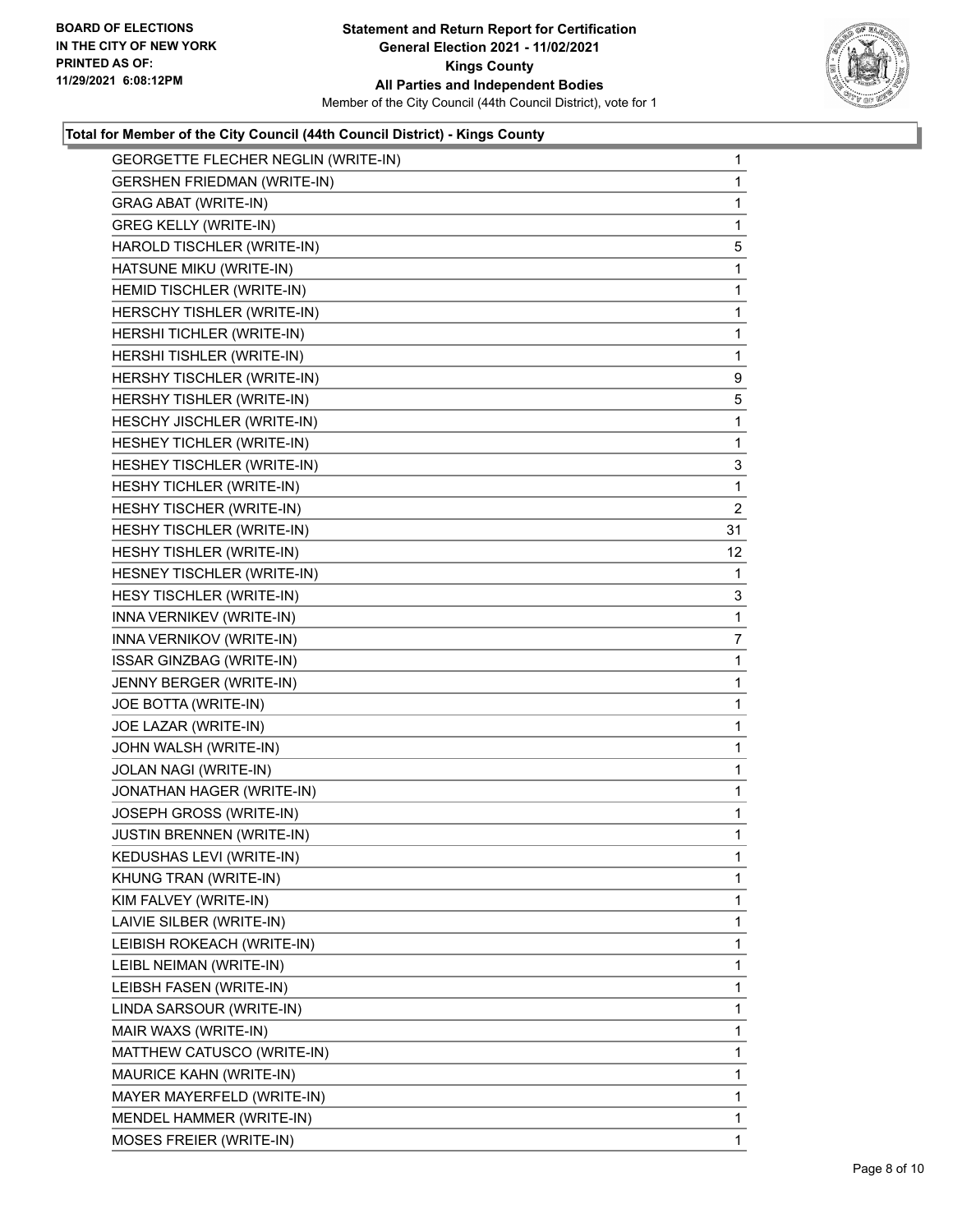

#### **Total for Member of the City Council (44th Council District) - Kings County**

| MOSHE BRODY (WRITE-IN)              | 1              |
|-------------------------------------|----------------|
| NEAL GINSOBERG (WRITE-IN)           | 1              |
| NELSON DIAZ (WRITE-IN)              | 1              |
| NICOLE WILLIAMS (WRITE-IN)          | 1              |
| PAPERBOY LOVE PRINCE (WRITE-IN)     | 1              |
| PAT JOSEPH QUAGLIARIEILO (WRITE-IN) | 1              |
| PETER GRIFFIN (WRITE-IN)            | 1              |
| PINCHAS MILLER (WRITE-IN)           | $\overline{2}$ |
| PUPA REBBA (WRITE-IN)               | 1              |
| RACHEL WEINGARTGEN (WRITE-IN)       | 1              |
| RAFAEL STERNFELD (WRITE-IN)         | 1              |
| RAIZY SILBERMAN (WRITE-IN)          | 1              |
| RAVI WEINFELD (WRITE-IN)            | 1              |
| ROB ASTERINO (WRITE-IN)             | 1              |
| ROBERT S EVANS (WRITE-IN)           | 1              |
| SAM SHIRGEL (WRITE-IN)              | 1              |
| SARAH TOBIAS (WRITE-IN)             | 1              |
| <b>SCOTT GIERHEK (WRITE-IN)</b>     | 1              |
| SHIRA STONE (WRITE-IN)              | 1              |
| SHLAIME TEITELBAUM (WRITE-IN)       | 1              |
| SHMUEL HIKIND (WRITE-IN)            | 1              |
| SIMCHA EICHENSTEIN (WRITE-IN)       | $\overline{c}$ |
| STACIE PHILLIPS (WRITE-IN)          | 1              |
| STEPHEN ROSENBLOOM (WRITE-IN)       | 1              |
| STEVE BANNON (WRITE-IN)             | 1              |
| STEVE SAPERSTEIN (WRITE-IN)         | 1              |
| THOMAS JEFFERSON (WRITE-IN)         | 1              |
| TUN TRAN (WRITE-IN)                 | 1              |
| UNATTRIBUTABLE WRITE-IN (WRITE-IN)  | 82             |
| VERONICA GARVEY (WRITE-IN)          | 1              |
| YAKOV SAMMIR (WRITE-IN)             | 1              |
| YOCHI GROSS (WRITE-IN)              | 1              |
| YONI HIKAND (WRITE-IN)              | 1              |
| YONI HIKIND (WRITE-IN)              | $\overline{2}$ |
| YONY HY KENT (WRITE-IN)             | 1              |
| YOSEF DANIEL MANNE (WRITE-IN)       | 1              |
| YOSEMITE SAM (WRITE-IN)             | 1              |
| YOSI GESTETNER (WRITE-IN)           | 1              |
| YURI HIKIND (WRITE-IN)              | 1              |
| <b>Total Votes</b>                  | 12,633         |
| Unrecorded                          | 1,688          |